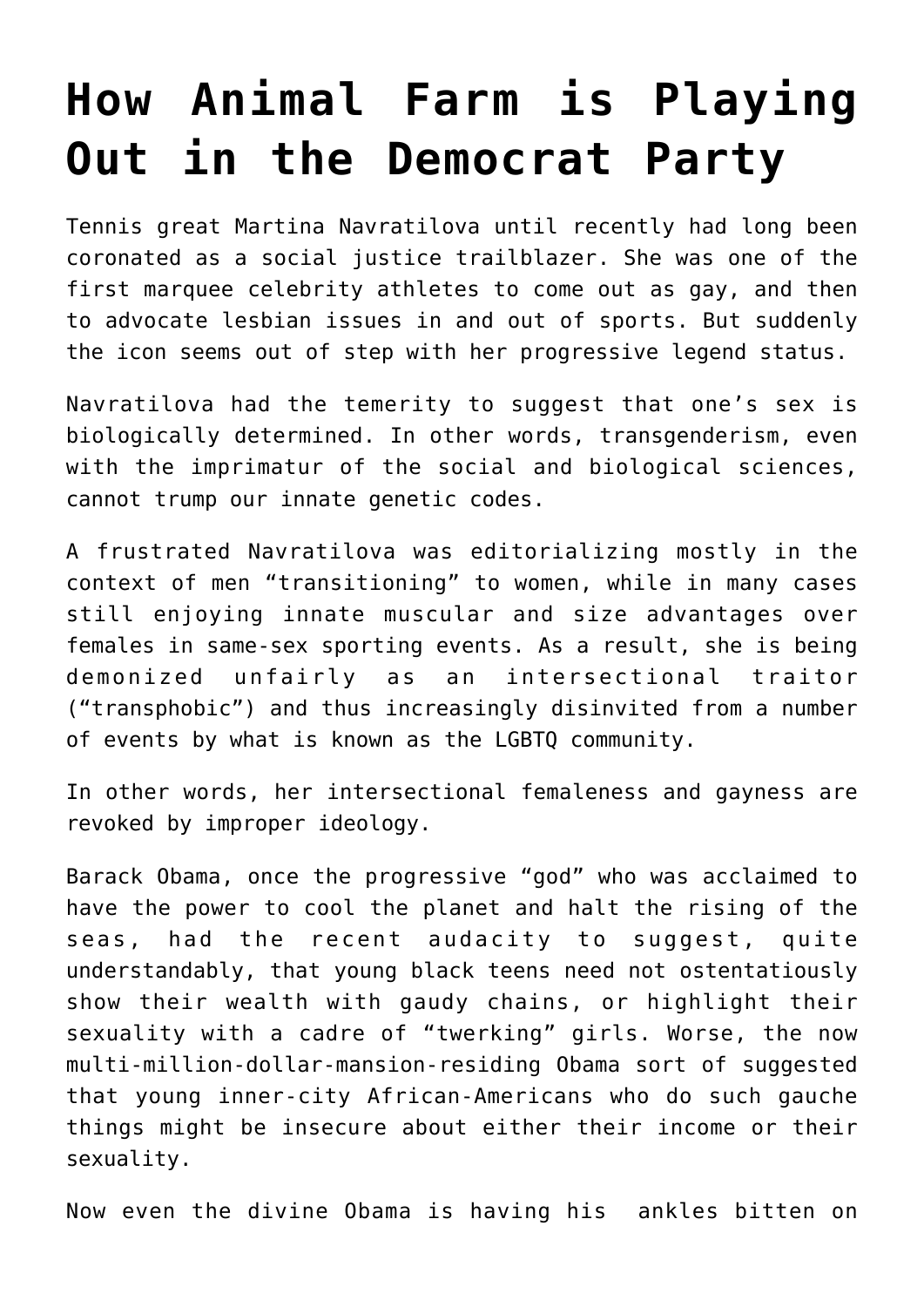social media as a counterrevolutionary, despite his prior denunciations of white bitter clingers, "the 1 percent," and greedy capitalists who delusionally believed they had built their own businesses.

The new generation has forgotten that the now graying Obama once had the audacity to invite [Kendrick Lamar](https://noisey.vice.com/en_us/article/vvz45j/how-kendrick-lamars-to-pimp-a-butterfly-artwork-is-the-lasting-document-of-americas-hip-hop-president) into the White House. He also celebrated as his official portrait painter [Kehinde Wiley](http://kehindewiley.com/). Remember the former was lauded for his [album-cover](https://www.huffingtonpost.com/entry/kendrick-lamar-obama-white-house_us_56940f81e4b0cad15e65c5b3) showing a dead white judge, with eyes x-ed out, whose demise was being celebrating by toasting rappers on the White House lawn, while the latter for a while had a cachet of taking a couple of Old Master [paintings of](https://www.telegraph.co.uk/art/artists/obama-portrait-painterkehinde-wileys-past-work-depicted-black/) [decapitations](https://www.telegraph.co.uk/art/artists/obama-portrait-painterkehinde-wileys-past-work-depicted-black/) and redoing them with black decapitators and white decapitated—e.g., "It's sort of a play on the 'kill whitey' thing." Was that not revolutionary enough?

No, no—that was *yesterday*. Today the revolution has passed over the once-edgy Obama [\("bring a gun to a knife fight"](https://www.politicususa.com/2008/06/14/obama-philly.html)). Now to the Left he sounds more like a crabby Bill Cosby ranting about falling-down trousers.

At 86, six-term U.S. senator and lifelong liberal Dianne Feinstein should have no reason in her twilight years to remind progressives that she has been a front-line social justice warrior, most recently as an inquisitor during Justice Brett Kavanaugh's confirmation hearings. After all, to bring down Kavanaugh, she had her staff improperly leak the accusations and name of the once anonymous accuser Christine Blasey Ford, while doing her best to present as fact 35-year old uncorroborated rumors and allegations.

*Omnis effusus labor* as the poet Virgil once wrote. "All labor for nothing"—given that Feinstein recently grew snarly with some school-age kids who were being used as props by a radical green group called the Sunrise Movement to embarrass her into accepting Alexandria Ocasio-Cortez's unhinged "Green New Deal."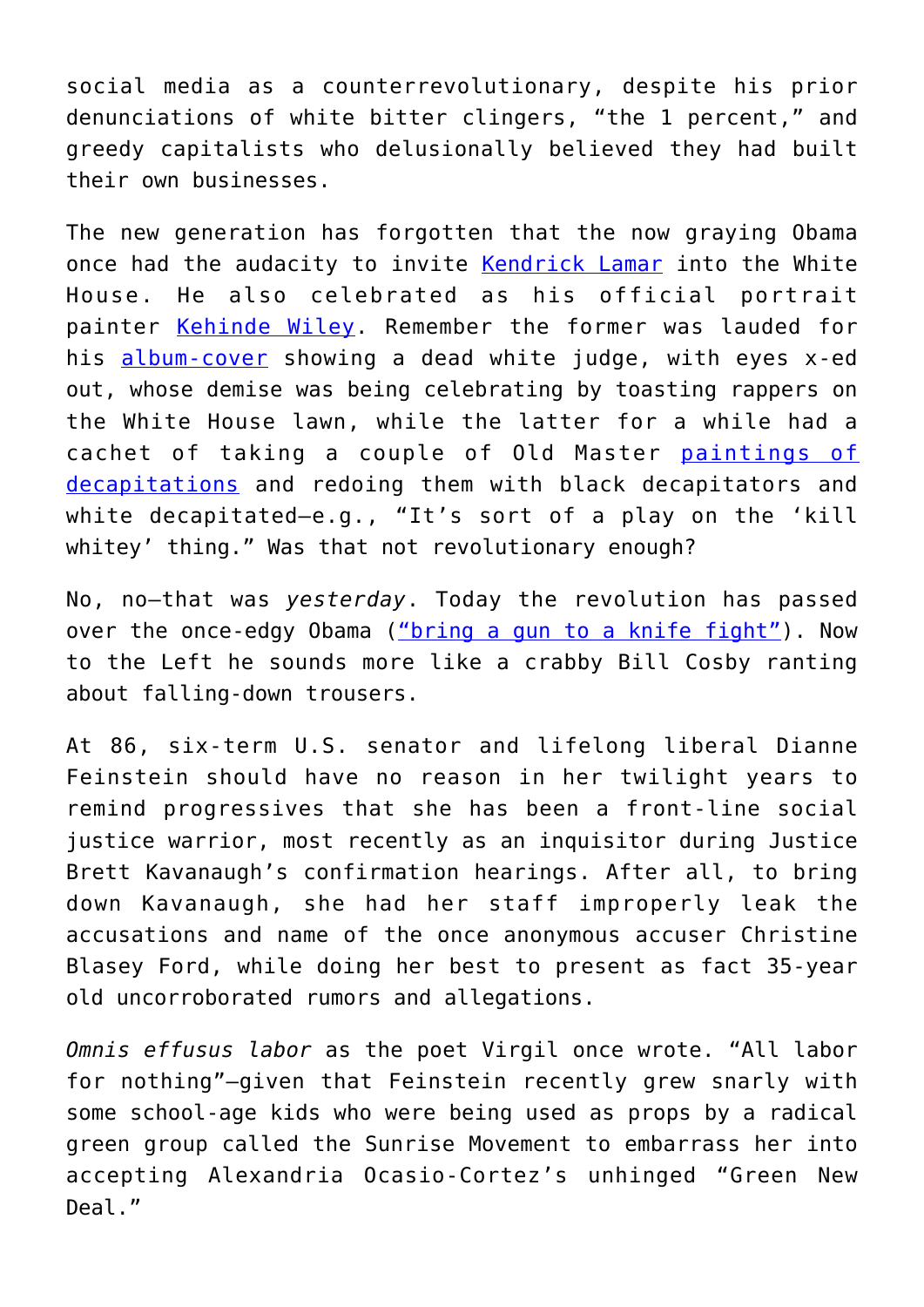Feinstein, in apparently white-privilege establishment style, barked at her multiethnic visitors that she would not be bullied ("I've been doing this for 30 years. I know what I'm doing. You come in here and you say, 'It has to be my way or the highway.' I don't respond to that.") She added that she had just won a sixth term by 1 million votes, and had had enough of their whining. In other words, she was a dinosaur expecting deference due to her age, her office, and her progressive bona fides.

Instead, she was roundly denounced as emblematic of lastgeneration Democrats heading for the tar pits. As the 2020 race nears, Feinstein only confirmed that identity politics will be the new Democratic gospel, and that being a fabulously rich, elderly, and in-the-way politico makes one a rather low rung on the new intersectional ladder pole of progressive authenticity.

Senator Bernie Sanders, 77, also does not get it that the socialist moment of 2016 is now ancient history. Its ephemeral icons have largely been devoured by 2019 identity politics revolutionaries.

Yet in classic Marxist style, and in a fashion reminiscent of the ossified bolshies of the 1917 Russian revolution, the "democratic-socialist" from Vermont maintains that class will always trump all other racial, gender, and age claims. Or rather it will unite these disparate identities in a Manichean fight of good poor people against bad rich people—as if blacks, gays, Latinos, women, Asian, Native people, the transgendered and a host of other "sections" are like Cossacks, Ukrainians, Crimeans, and Georgians who inevitably could be pounded into the harmonious Soviet proletariat.

That Bernie wants to take things away from rich people and redistribute them to the poor in his view should negate the now bothersome fact that, in the new leftist lexicon, he is otherwise just an old white, and rather affluent career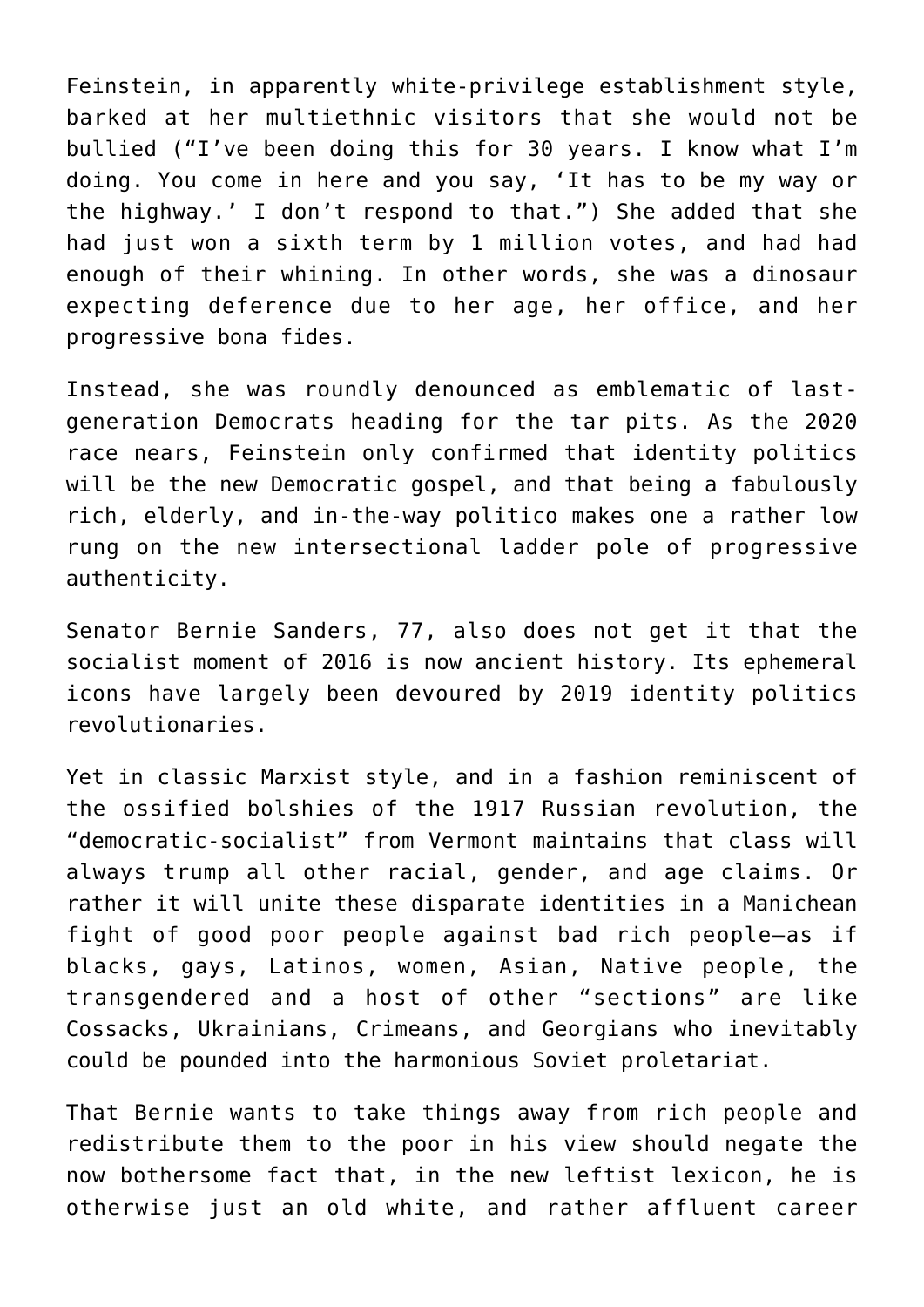politician, still barking at the class-struggle moon.

Recently leftists have castigated Bernie for daring to run again in 2020, a gambit that would certainly drain support from a new generation of more deserving identity politics progressives. Or as *National Review* editor Rich Lowry recently put it, "In the language of the modern left, the straight, cisgendered Sanders is burdened by his utter lack of intersectionality."

Recently Ocasio-Cortez attacked former Democratic vicepresidential candidate and long-time Connecticut Senator Joe Lieberman for not supporting her Green New Deal. Ocasio-Cortez simply Trotskyized Lieberman as someone of so little importance that the new Democrat 29-year-old had never even heard of him: "New party, who dis?" Ocasio-Cortez, who now calls herself the "boss" in the matter of the porcine revolutionary leader "Napoleon" in Orwell's *Animal Farm*, now claims that she is taking names and is making a "list" of counterrevolutionary "moderate" progressives (think of the ostracized "Snowball" of *Animal Farm*) who do unmentionable things like voting not to allow illegal aliens to purchase guns.

Liberals at warp speed became progressives who have now become radicals who are becoming before our eyes socialists—as ending capitalism, the internal combustion engine, and so-called white privilege become, for now, the new revolutionary agendas. The old party elite might be able to pay lip service to the first two tenets, in talking loudly of more redistribution and passing cap-and-trade, but the third canon of race unfortunately is not apparently, like gender, a social construct, but innate, unchanging and genetic—and historically an igniter of tribal strife every time it is elevated to being essential rather than incidental to identity.

The rosy-cheeked and blond Senator Elizabeth Warren (D-Mass.) learned that. At least she early on grasped the nature of the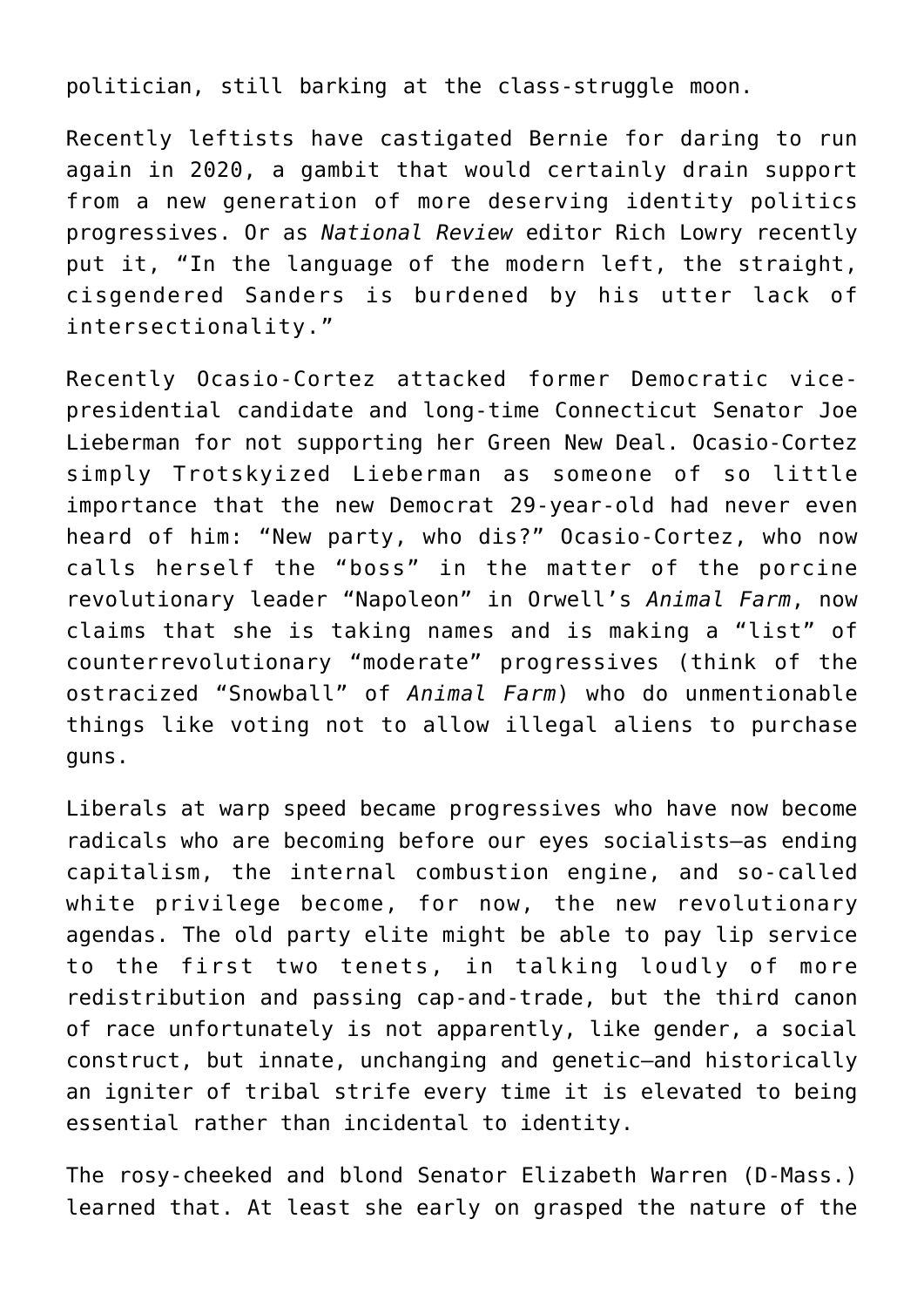revolution under way when she fabricated a Native-American identity and milked it for career advantage, but then crashed and burned with desperate pleas about highcheekbones, [plagiarized native cooking recipes](https://www.dailymail.co.uk/news/article-2146628/Elizabeth-Warrens-Pow-Wow-Chow-Cherokee-recipes-word-word-COPIES-famous-FRENCH-chefs-techniques.html), and suicidal DNA tests that unfortunately showed she was less an Indian than most of her 330 million fellow Americans. Under the new revolutionary rules, wealthy white female Warren is not all that much more intersectional than the harder left socialist Bernie Sanders.

Joe Biden, Nancy Pelosi, John Kerry, the Clintons and other senior Democratic grandees forged late-life careers on loudly talking about this and that "community", and dropping "race and gender" into almost every sentence. But as in every historical leftwing stampede into extremism, and eventual nihilism, yesterday's radical is today's reactionary. Certainly, they never quite realized they themselves would eventually lose their exemption and be rendered whiteprivileged incorrect. Compared to Donald Trump, Hillary Clinton may not be deemed a deplorable, but compared to Alexandria Ocasio-Cortez she may be an elderly white and privileged irredeemable.

Not building most of the border wall, leads to not building any of the border wall, to Beto's (whose Warrenization into a Latino is losing adherents) suggestion to tear down what wall is already up. Obama's 39 percent top tax rate now looks passe compared to Ocasio-Cortez's 70 percent, which is now rightwing compared to new calls for 90 percent rate, which in turn is not much compared to an additional wealth tax on private, already taxed capital. And on it goes.

For progressives, that revolutionary purity now is defined by race is an ironic return to the values of the Old South, which sought to calibrate privilege by skin color. The reprehensible Confederate idea of the whitest has now morphed into the least white being the most authentically grieved and thus deserving of the greatest reparatory privileges—the constant, of course,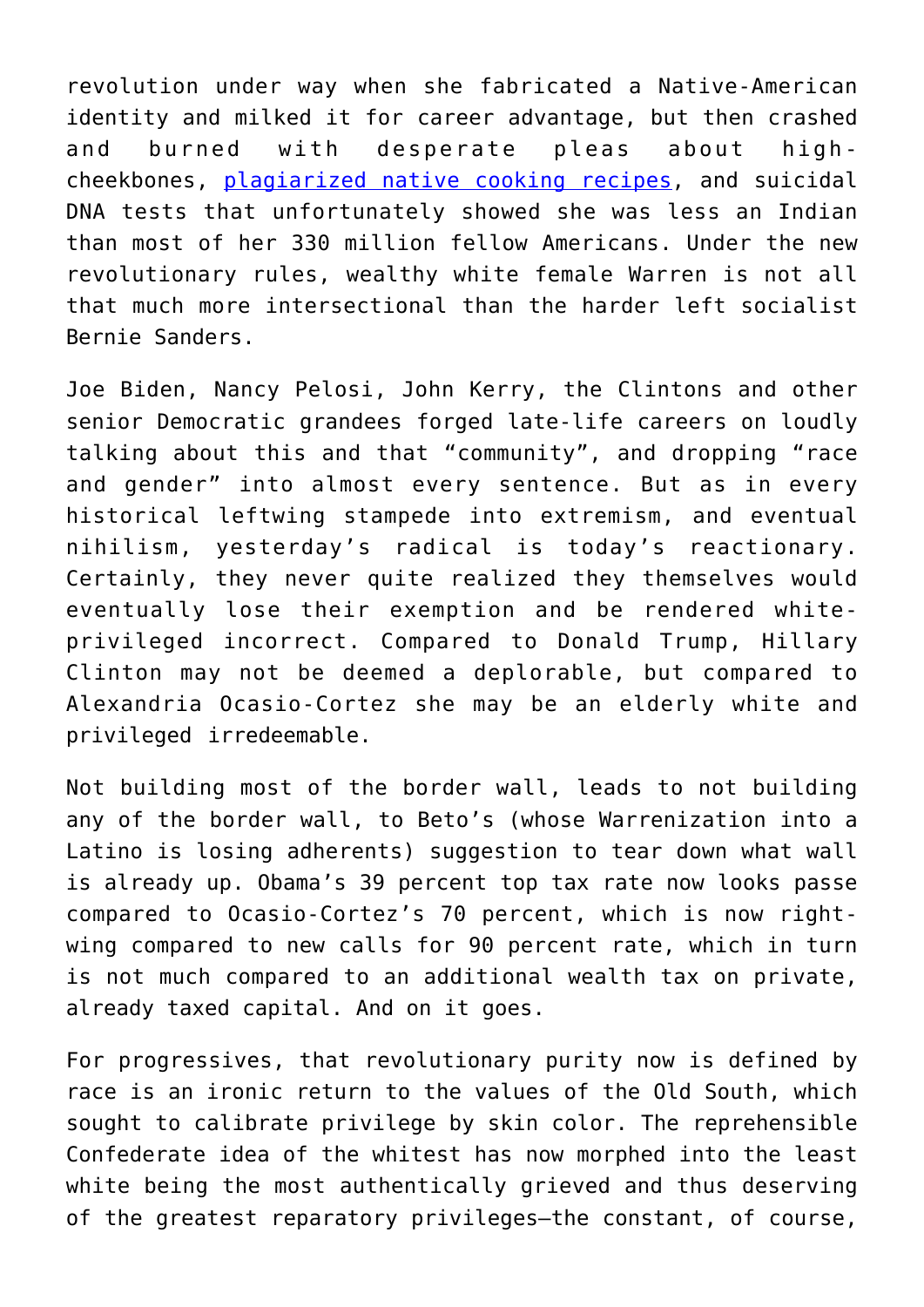remains that superficial appearance based on race trumps all individual characteristics.

What started with affirmative action became "diversity," which in turn during the Obama Administration was redefined not as minority groups with either historical grievances against the majority or accepted claims of ongoing racial victimization. Instead authentically diverse were all who claimed to be racially or linguistically distinguishable from the white majority.

Then diversity as a revolutionary moment was further expanded by including gays and woke women, which essentially took the initial African-American population whose plight was the aim of affirmative action and expanded it to in theory a majority of about 200 million Americans who were either non-white or women or both.

Now the revolution cannot figure out its own hierarchy of authentic grievance groups. So it has agreed on a loose "intersectionality," in which over a dozen and often overlapping victim cadres agree that each degree of non-whitemaleness adds authenticity and become a force multiplier of left-wing radicalism.

Among leftists, Kamala Harris, as black and female, trumps Cory Booker who is just black, who trumps Elizabeth Warren who is exposed as just female, who trumps Joe Biden and Bernie Sanders who are reverse threefers as white, male, and heterosexual. None of the progressive revolutionaries ever stopped to ponder whether much of the country targeted by the new racialism might not like it and mirror image this sad descent into tribalism.

In such a revolutionary scramble to be the most diverse and hard left, the logical trajectory ends up with a race to transcend the physical limits of victimhood. Think of the devolution of French anti-monarchists to republicans to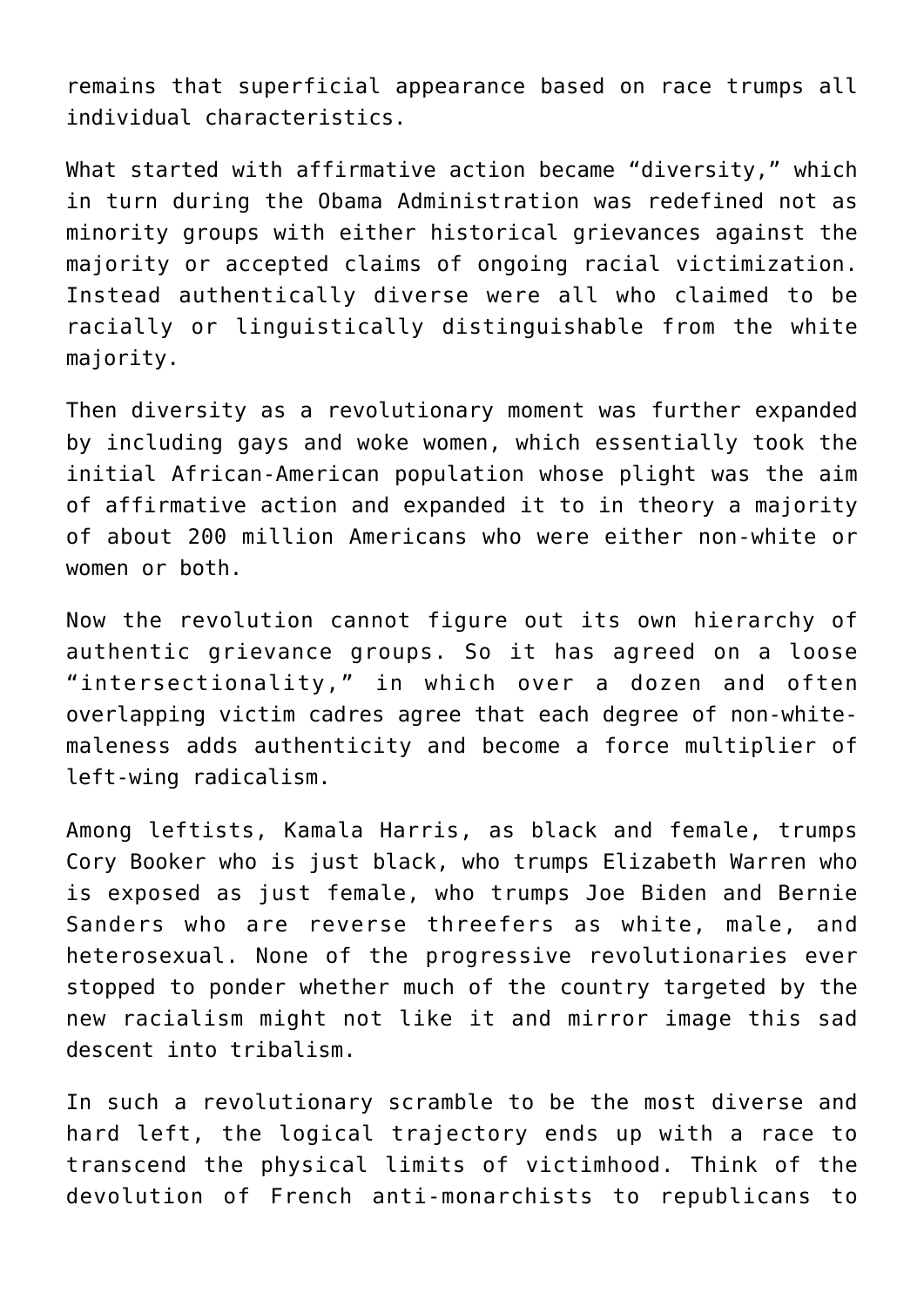Girondists to Jacobins—and on to Napoleon. Or remember how the anti-Czarists aristocrats were overwhelmed by Mensheviks who were crushed by the Bolsheviks as Lenin radicalized everything prior and in the end his Soviet became Stalinized.

So now appears Jussie Smollett.

—

He is not just left-wing, but a rabid hater of Donald Trump. And he is not just black, but gay as well. And he is not just a victim, but a hyper-victim of white bullies. And not just bullies, but bullies *with MAGA hats*. And he is not just a victim of white red-hats, but a victim of ski-masked racists. And not just of their blows, but of (frozen?) bleach. And not just of bleach and blows, but of lynch rope as well. And they did not just hit, but smeared and slurred. And not just MAGA sloganeering, but anti-gay, anti-black—and perhaps, worst of all, in our performance society, they slandered his "Empire" TV show!

Progressives are like a worn rope being pulling apart at both ends. At one end, there is an effort to radicalize prior radicalization, and on the other end victimhood is heading toward parody.

And what is left is the emblematic Jussie Smollett—the logical result of the revolution, who alone has staked out the only authentic and ultimate revolutionary stance: nihilism—a state where no one can possibly rival Jussie's revolutionary grievance credentials because they cannot exist in a reality based world.

Or put another way, when no one is revolutionary enough, the revolutionary auditors end up ridiculous in their zeal for power and celebrity—sort of like Orwell's radical pigs finally prancing about on two legs and feasting on silver, sort of like Jussie Smollett leveraging the ultimate state of victimhood for a better deal on "Empire*.*"